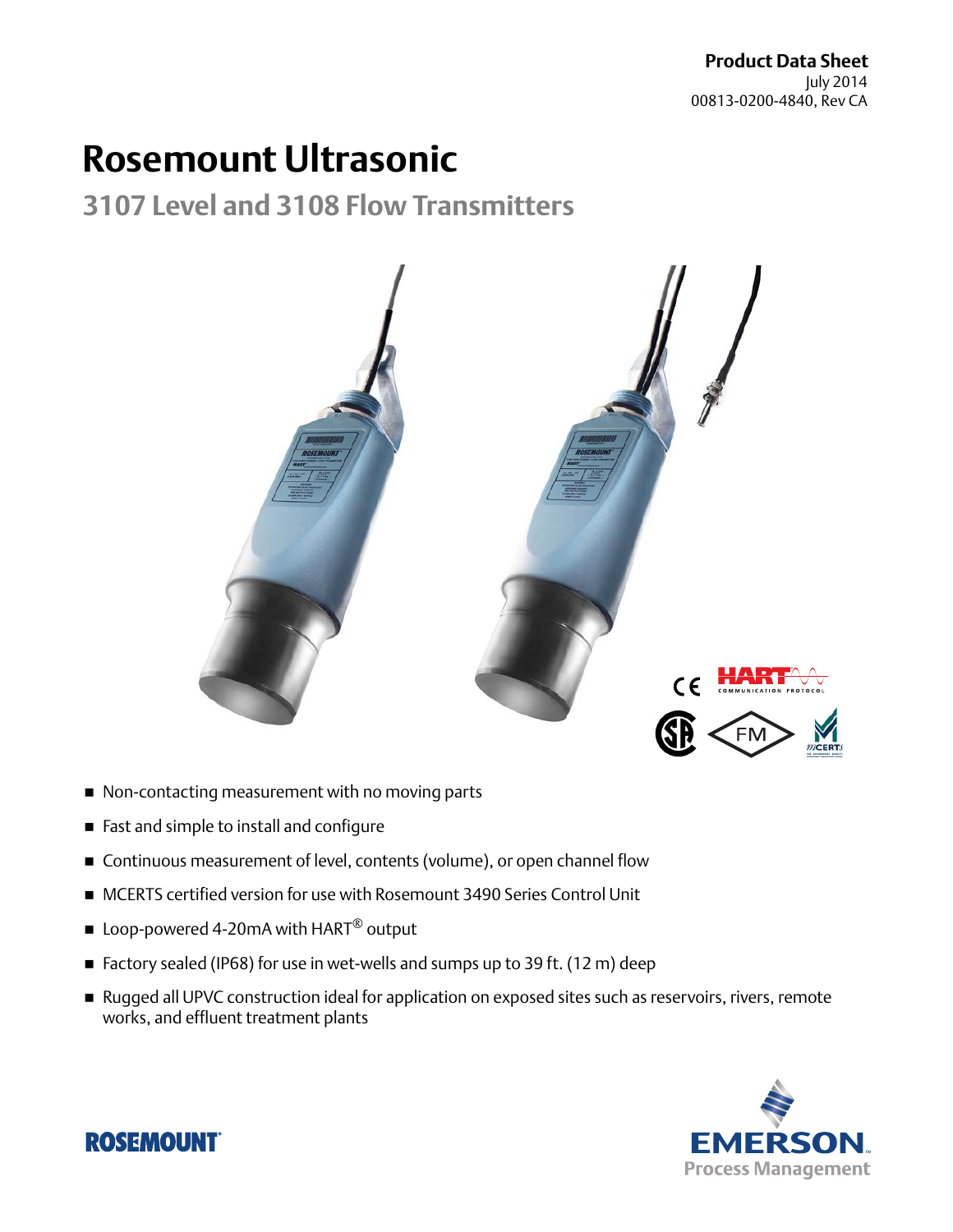## <span id="page-1-0"></span>**Overview of the Rosemount 3107 and 3108**



**Rosemount 3107 Level Transmitter**

**Rosemount 3108 Flow Transmitter**



#### **Differential measurement with two Rosemount 3107 transmitters**



**Open channel Flow Measurement with a Rosemount 3107 transmitter and Rosemount 3490 controller unit**

### **Measurement principle**

The 3107 and the 3108 are based on ultrasonic technology. Ultrasonic pulse signals are transmitted and reflected from the liquid surface. The transmitter 'listens' for reflected signals (echoes) and measures the time-delay between transmitting and receiving.

The distance to the liquid surface is automatically calculated using the computed time-delay.

The 3107 has an integrated sensor for automatically compensating the Distance for temperature effects.

The 3108 has a factory fitted remote temperature sensor to continuously measure the air temperature around the transmitter. It then computes the speed of sound in air, automatically compensating Distance for temperature effects.

The level measurement (Bottom Reference minus Distance) is sent through the 4–20 mA and HART output.

### **Features and benefits**

- **Eliminates problems experienced with contacting** instrumentation
- Simple set-up and operation
- Minimal maintenance after installed
- **Low cost of installation and commissioning**
- **Process downtime minimized**
- Non-contacting measurement with no moving parts
- Sealed rugged UPVC housing
- Corrosion resistant UPVC wetted material
- Factory fitted with up to 164 ft. (50 m) of two-core cable
- 4-20 mA loop-powered
- Operating range to 39 ft. (12 m)
- Measures liquid height, distance to liquid, volume, or flow in open channels
- Certified Intrinsically Safe and used for level (or distance) measurements in hazardous areas
- Automatic temperature compensation

#### **Contents**

| Overview of the Rosemount 3107 and 3108  page 2        |  |
|--------------------------------------------------------|--|
| Rosemount 3107 Level Transmitter Ordering  page 4      |  |
| Rosemount 3108 Flow Transmitter Ordering  page 5       |  |
| Rosemount 3107 and 3108 Spares and Accessories  page 6 |  |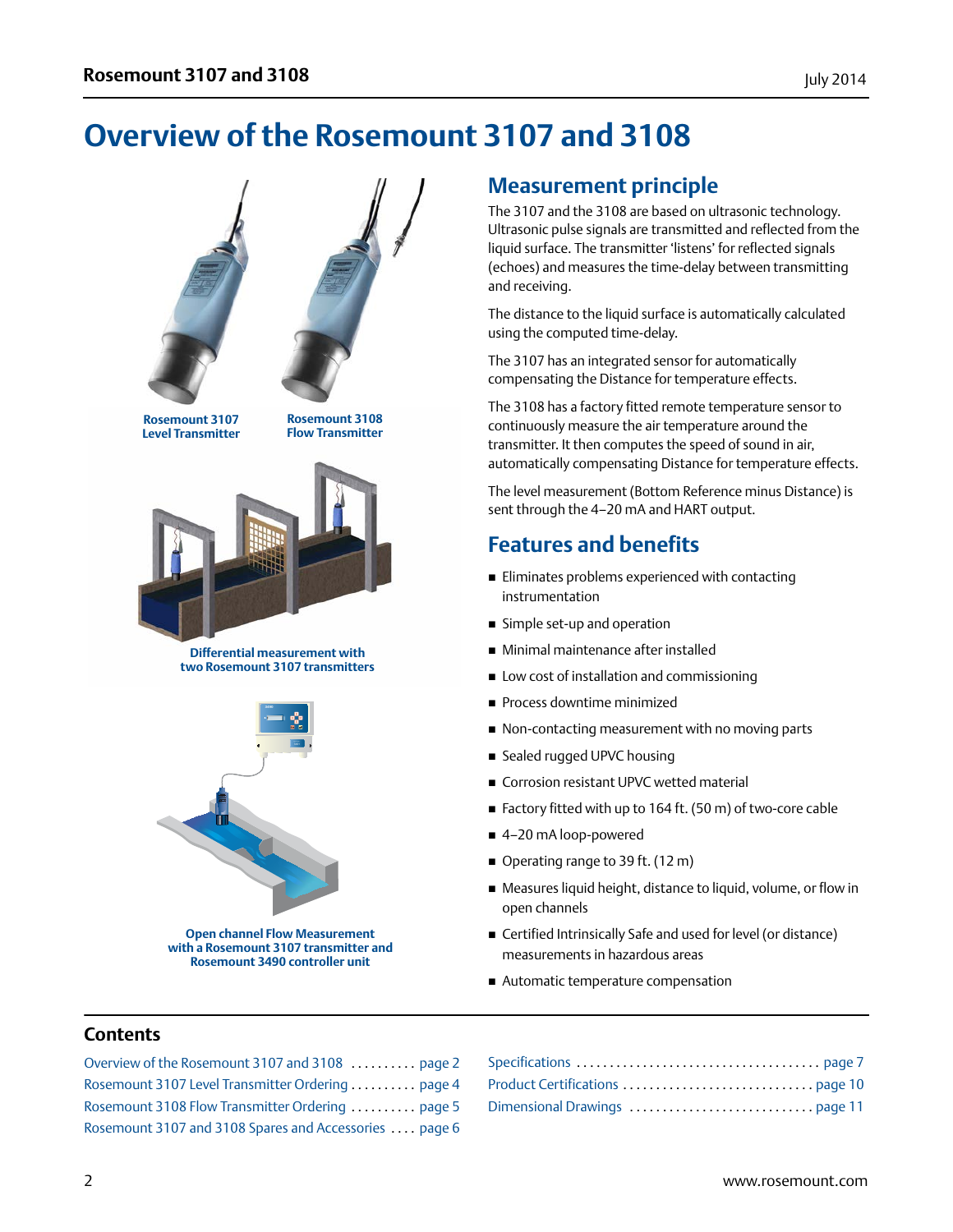## **Special features**

#### **Advanced software features**

**E** Learn routine (false echo registration)

The transmitter can learn to ignore up to four false echoes caused by the pulse signal reflecting off obstructions, until the actual level is seen.

**Empty tank mapping** 

When a tank is empty, the transmitter can learn to ignore up to four false echoes, without the need for user interaction.

Present depth

The bottom reference can be automatically set using a known user-entered depth.

■ Set as empty

When the tank is empty, the bottom reference can be automatically reset to the measured distance.

Distance offset

The distance to the surface can be adjusted by a user-entered positive or negative offset value.

**Level offset** 

The level can be adjusted by a user-entered positive or negative offset value

■ Bottom blanking

The transmitter can be set to ignore an area of the tank bottom to avoid false echoes from obstructions.

## **Applications**

- **Storage tank levels**
- Open channel flow
- **Effluent pits**
- Reservoir level
- **Buffer tanks**
- Filter bed level

## **Choosing the right model**

 Each model of the 3100 Series has been designed for a specific purpose, as shown in the table here:

| <b>Process Variables</b>                        | Primary Variable<br>Identification<br>Measured Variables                                                                                                                                                                                                                                                                                                                                             |
|-------------------------------------------------|------------------------------------------------------------------------------------------------------------------------------------------------------------------------------------------------------------------------------------------------------------------------------------------------------------------------------------------------------------------------------------------------------|
| E Process Variables<br><b>Process Variables</b> | Variable Measurements<br>27.0009 Cum<br><b>PV 0900</b><br>$\mathbf{H}$ if<br>$1.587$ m<br>Level (SV) D 901<br>Distance (TV)<br><b>Distance</b><br>1.913 <sub>m</sub><br><b>D902</b><br>Xducer Temp<br>$25.959$ <sub>of</sub><br>Level<br>D:903<br>3.500 <sub>m</sub><br>Bottom Ref. P010<br>Honzontal Cyl Domed -<br>NLP Profile P011<br><b>Distance Offset</b><br>0.000 <sub>m</sub><br><b>P060</b> |
| ,,,,,,,,,,                                      | $0.000$ <sub>m</sub><br>Level Offset P069                                                                                                                                                                                                                                                                                                                                                            |
| Configure/Setup                                 | 50,000000<br>Scale Factor P013                                                                                                                                                                                                                                                                                                                                                                       |
| C.<br><b>Device Diagnostics</b>                 | $3.000000_{m}$<br>NLP Height P014                                                                                                                                                                                                                                                                                                                                                                    |
| Œ<br><b>Process Variables</b>                   |                                                                                                                                                                                                                                                                                                                                                                                                      |
| Compare                                         |                                                                                                                                                                                                                                                                                                                                                                                                      |

**Easy Programming Using A Field Communicator Or AMS™ Suite: Intelligent Device Manager**

| <b>Application</b>                                               | <b>Model</b> | Range                |
|------------------------------------------------------------------|--------------|----------------------|
| Simple level measurement<br>within a tank, sump, or<br>reservoir | 3107         | 39-ft. (12 m) range  |
| Differential level                                               |              |                      |
| measurement                                                      | 3107         | 39-ft. (12 m) range  |
| (2 x Transmitters and                                            | 3108         | 11-ft. (3,3 m) range |
| 1 x Rosemount 3490)                                              |              |                      |
| Open channel flow or<br>volume measurement                       | 3108         | 11-ft. (3,3 m) range |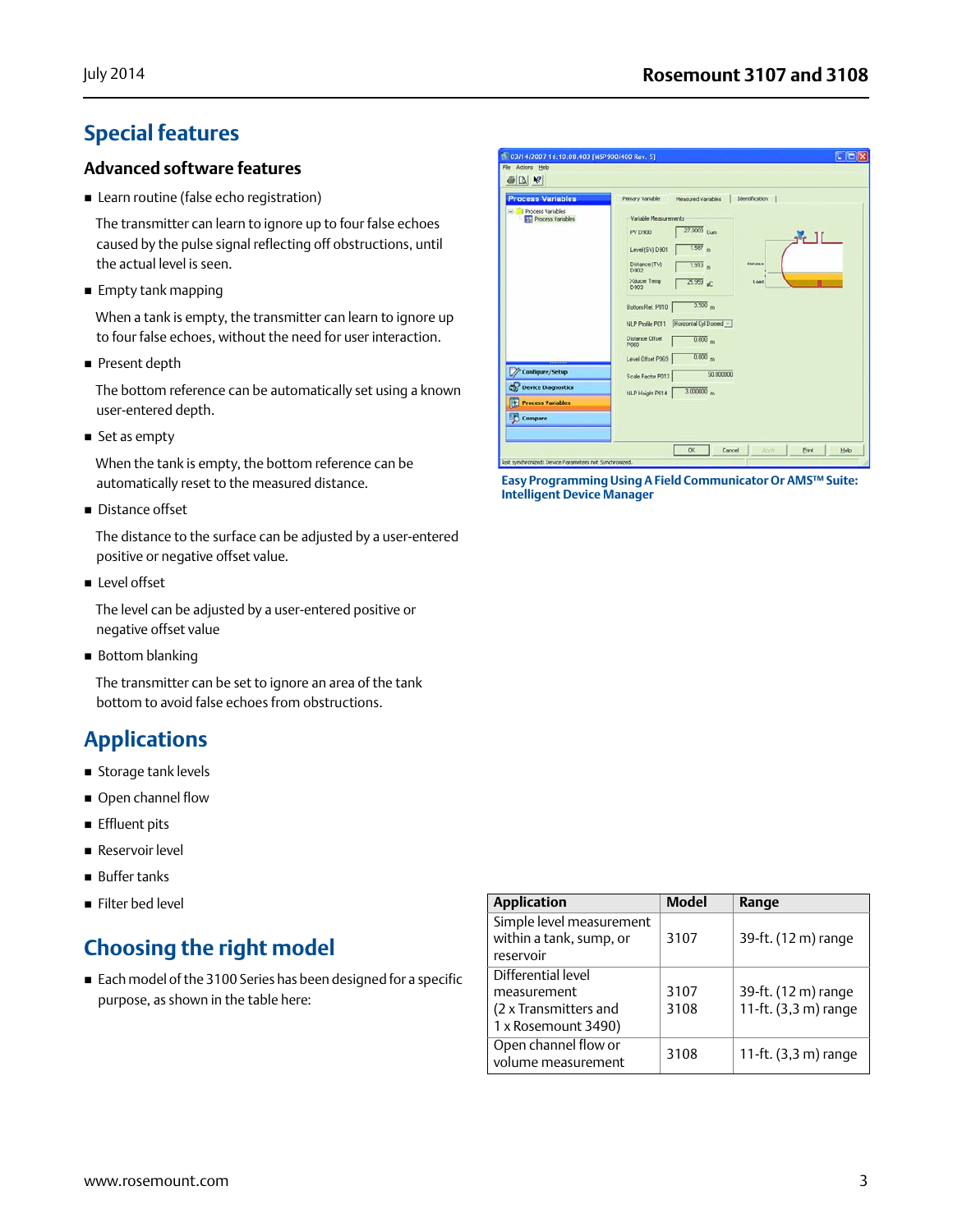## <span id="page-3-0"></span>**Rosemount 3107 Level Transmitter Ordering**

Specification and selection of product materials, options, or components must be made by the purchaser of the equipment. See [page 7](#page-6-2) for more information on Material Selections.

#### **Table 1. Rosemount 3107 ordering information**

★The Standard offering represents the most common models and options. These options should be selected for best delivery. The Expanded offering is manufactured after receipt of order and is subject to additional delivery lead time.

| <b>Model</b>              | <b>Product Description</b>                                  |                 |
|---------------------------|-------------------------------------------------------------|-----------------|
| 3107                      | Ultrasonic level transmitter, 39 ft. (12 m) range           |                 |
| <b>Signal Output</b>      |                                                             |                 |
| <b>Standard</b>           |                                                             | <b>Standard</b> |
| Η                         | 4-20 mA with HART communication                             | $\star$         |
| <b>Housing Material</b>   |                                                             |                 |
| <b>Standard</b>           |                                                             | <b>Standard</b> |
| Þ                         | <b>UVPC</b>                                                 | $\star$         |
| <b>Cable Lengths</b>      |                                                             |                 |
| <b>Standard</b>           |                                                             | <b>Standard</b> |
| 1                         | $10$ ft. $(3 m)$                                            | $\star$         |
| $\overline{2}$            | $65$ ft. $(20 m)$                                           | $\star$         |
| $\overline{\mathbf{3}}$   | $164$ ft. $(50 m)$                                          | $\star$         |
| <b>Wet-side Material</b>  |                                                             |                 |
| <b>Standard</b>           |                                                             | <b>Standard</b> |
| Þ                         | <b>UVPC</b>                                                 | $\star$         |
| <b>Process Connection</b> |                                                             |                 |
| <b>Standard</b>           |                                                             | <b>Standard</b> |
| $N1^{(1)}$                | 1-in. NPT thread                                            | $\star$         |
| $G1^{(2)}$                | 1-in. BSPP thread                                           | $\star$         |
| <b>Certificates</b>       |                                                             |                 |
| <b>Standard</b>           |                                                             | <b>Standard</b> |
| 1                         | ATEX Intrinsically Safe                                     | $\star$         |
| 12                        | <b>INMETRO Intrinsically Safe</b>                           | $\star$         |
| 13                        | <b>NEPSI Intrinsically Safe</b>                             | $\star$         |
| $\overline{15}$           | FM Intrinsically Safe                                       | $\star$         |
| $\overline{16}$           | <b>CSA Intrinsically Safe</b>                               | ★               |
| $\overline{17}$           | <b>IECEx Intrinsically Safe</b>                             | ★               |
| IM <sup>(3)</sup>         | Technical Regulation Customs Union (EAC) Intrinsically Safe | $\star$         |
|                           | Special Alarm Options <sup>(4)(5)</sup>                     |                 |
| <b>Standard</b>           |                                                             | <b>Standard</b> |
| $\overline{C4}$           | Namur NE43 alarm and saturation levels, high alarm          | ★               |
| $\overline{C5}$           | Namur NE43 alarm and saturation levels, low alarm           | $\star$         |
| $\overline{C8}$           | Standard Rosemount alarm and saturation levels, low alarm   | $\star$         |
|                           | <b>Special Certification Option</b>                         |                 |
| <b>Standard</b>           |                                                             | <b>Standard</b> |
| $\overline{Q4}$           | Certificate of functional test                              | $\star$         |
|                           | Typical Model Number: 3107 H P 1 P G1 I1                    |                 |

<span id="page-3-1"></span>(1) Choosing this option implies US (Imperial) units of measurement are required for the default configuration. Configuration can be changed on-site.

<span id="page-3-2"></span>(2) Choosing this option implies Metric units of measurement are required for the default configuration. Configuration can be changed on-site.

(3) Contact an Emerson Process Management representative for additional information.

(4) When no Special Alarm option code is selected, the configuration is a high alarm, and standard Rosemount alarm and saturation levels.

(5) See ["Electrical" on page 7](#page-6-1) for more information about the saturation levels and alarm signal indication.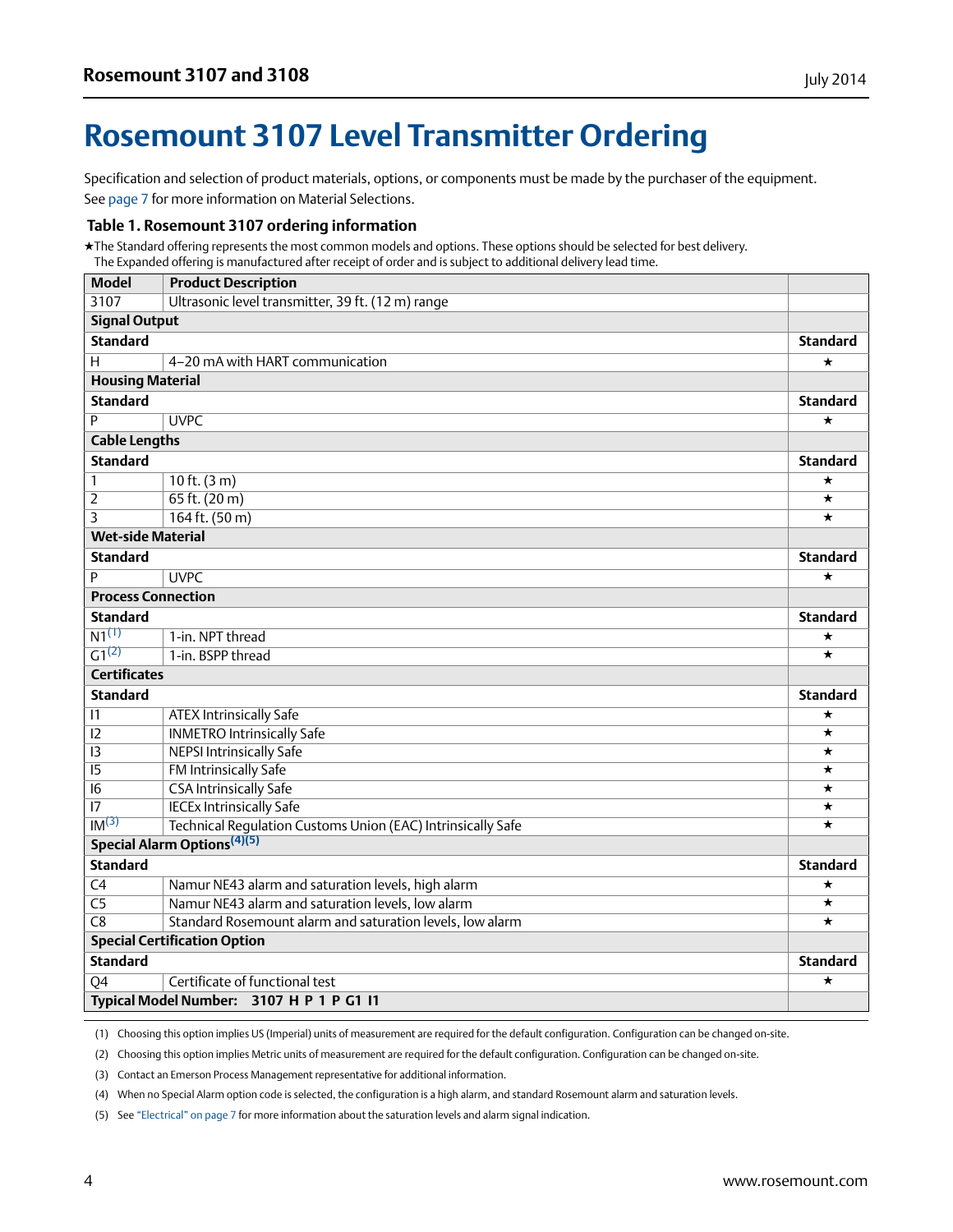## <span id="page-4-0"></span>**Rosemount 3108 Flow Transmitter Ordering**

Specification and selection of product materials, options, or components must be made by the purchaser of the equipment. See [page 7](#page-6-2) for more information on Material Selections.

#### **Table 2. Rosemount 3108 ordering Information**

★The Standard offering represents the most common models and options. These options should be selected for best delivery. The Expanded offering is manufactured after receipt of order and is subject to additional delivery lead time.

| <b>Model</b>              | <b>Product Description</b>                                                                    |                 |
|---------------------------|-----------------------------------------------------------------------------------------------|-----------------|
| 3108                      | Ultrasonic Open Channel Flow Transmitter with remote temperature sensor, 11 ft. (3,3 m) range |                 |
| <b>Signal Output</b>      |                                                                                               |                 |
| <b>Standard</b>           |                                                                                               | <b>Standard</b> |
| H                         | 4-20 mA with HART communication                                                               | $\star$         |
| <b>Housing Material</b>   |                                                                                               |                 |
| <b>Standard</b>           |                                                                                               | <b>Standard</b> |
| Þ                         | <b>UVPC</b>                                                                                   | $^\star$        |
| <b>Cable Lengths</b>      |                                                                                               |                 |
| <b>Standard</b>           |                                                                                               | <b>Standard</b> |
| $\overline{2}$            | 65 ft. (20 m)                                                                                 | $^\star$        |
| <b>Wet-side Material</b>  |                                                                                               |                 |
| <b>Standard</b>           |                                                                                               | <b>Standard</b> |
| P                         | <b>UVPC</b>                                                                                   | $^\star$        |
| <b>Process Connection</b> |                                                                                               |                 |
| <b>Standard</b>           |                                                                                               | <b>Standard</b> |
| $N1^{(1)}$                | 1-in. NPT thread                                                                              | $\star$         |
| $\overline{N2^{(1)}}$     | 1-in. NPT thread with 1-in. NPT to $\frac{3}{4}$ -in. NPT female conduit adaptor              | $\star$         |
| $\overline{G1^{(2)}}$     | 1-in. BSPP thread                                                                             | $\star$         |
| $\overline{G2^{(2)}}$     | 1-in. BSPP thread with 1-in. BSPP to M20 female conduit adaptor                               | ★               |
| <b>Certificates</b>       |                                                                                               |                 |
| <b>Standard</b>           |                                                                                               | <b>Standard</b> |
| 1                         | <b>ATEX Intrinsically Safe</b>                                                                | ★               |
| 12                        | <b>INMETRO Intrinsically Safe</b>                                                             | $\star$         |
| $\overline{13}$           | <b>NEPSI Intrinsically Safe</b>                                                               | $\star$         |
| $\overline{15}$           | FM Intrinsically Safe                                                                         | $\star$         |
| $\overline{16}$           | <b>CSA Intrinsically Safe</b>                                                                 | ★               |
| $\overline{17}$           | <b>IECEx Intrinsically Safe</b>                                                               | ★               |
| IM <sup>(3)</sup>         | Technical Regulation Customs Union (EAC) Intrinsically Safe                                   | $\star$         |
|                           | Special Alarm Options <sup>(4)(5)</sup>                                                       |                 |
| <b>Standard</b>           |                                                                                               | <b>Standard</b> |
| $\overline{C4}$           | Namur NE43 alarm and saturation levels, high alarm                                            | ★               |
| $\overline{C5}$           | Namur NE43 alarm and saturation levels, low alarm                                             | ★               |
| C8                        | Standard Rosemount alarm and saturation levels, low alarm                                     | $\star$         |
|                           | <b>Special Certification Option</b>                                                           |                 |
| <b>Standard</b>           |                                                                                               | <b>Standard</b> |
| $\overline{Q4}$           | Certificate of functional test                                                                | $\star$         |
|                           | Typical Model Number: 3108 H P 2 P N 1 I5                                                     |                 |

(1) Choosing this option implies US (Imperial) units of measurement are required for the default configuration. Configuration can be changed on-site.

(2) Choosing this option implies Metric units of measurement are required for the default configuration. Configuration can be changed on-site.

(3) Contact an Emerson Process Management representative for additional information.

(4) When no Special Alarm option code is selected, the configuration is a high alarm, and standard Rosemount alarm and saturation levels.

(5) See ["Electrical" on page 7](#page-6-1) for more information about the saturation levels and alarm signal indication.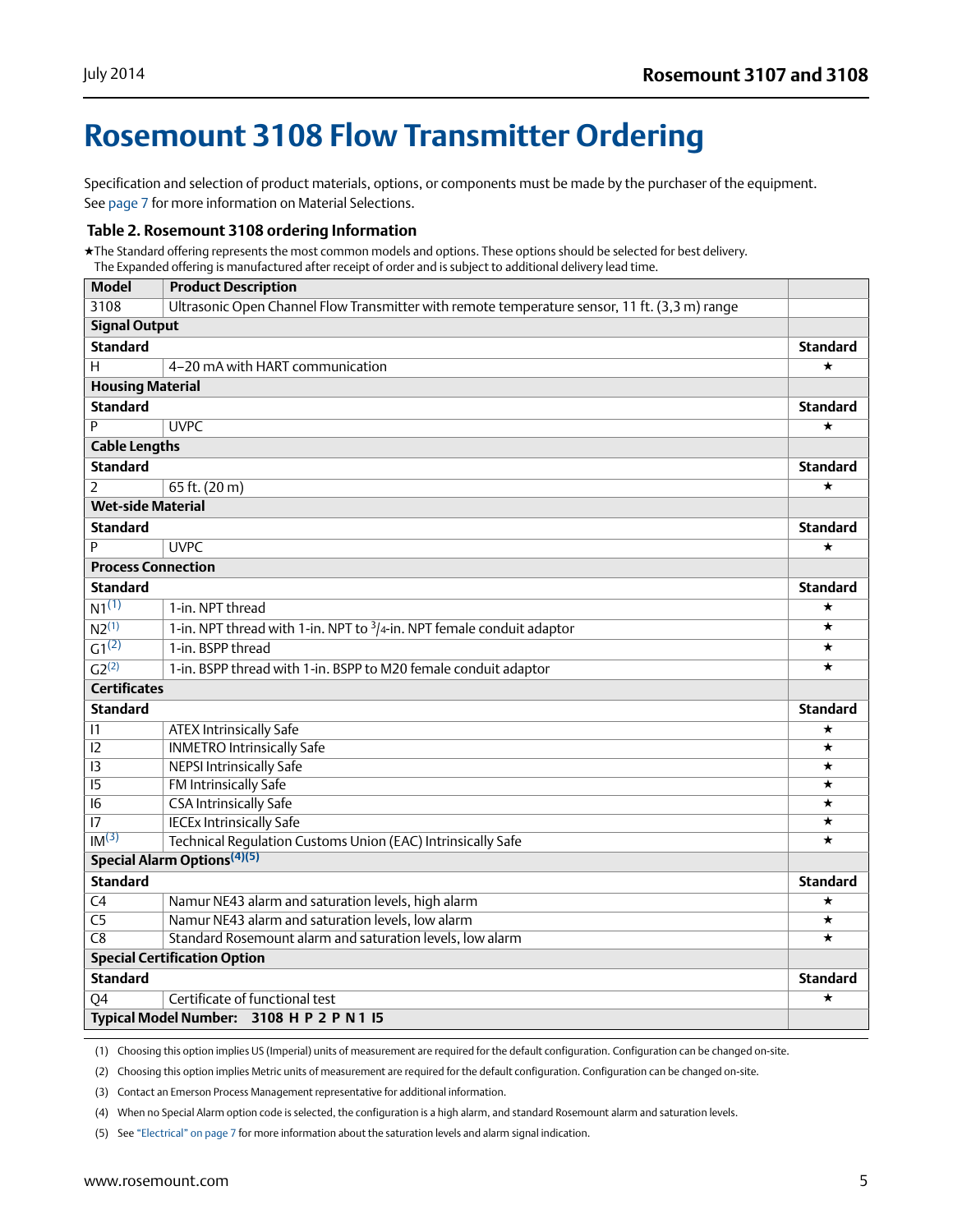## <span id="page-5-0"></span>**Rosemount 3107 and 3108 Spares and Accessories**

Specification and selection of product materials, options, or components must be made by the purchaser of the equipment. See [page 7](#page-6-2) for more information on Material Selections.

#### **Table 3. Rosemount 3107 and 3108 spare parts and accessories**

★The Standard offering represents the most common models and options. These options should be selected for best delivery. The Expanded offering is manufactured after receipt of order and is subject to additional delivery lead time.

| <b>Spares and Accessories</b> |                                                                                                |                 |
|-------------------------------|------------------------------------------------------------------------------------------------|-----------------|
| <b>Standard</b>               |                                                                                                | <b>Standard</b> |
| 03107-7001-0001               | Flange Mounting, 1-in. NPT to 3-in. ASME B16.5 Class 150, PVC                                  | ★               |
| 03107-7001-0002               | Flange Mounting, 1-in. NPT to 4-in. ASME B16.5 Class 150, PVC                                  | $\star$         |
| 03107-7002-0001               | Flange Mounting, 1-in. BSPP to PN10 DN80, PVC                                                  | $\star$         |
| 03100-7002-0002               | Flange Mounting, 1-in. BSPP to PN10 DN100, PVC                                                 | $\star$         |
| 03107-7003-0001               | Submersion shield for the 3107/3108                                                            | $\star$         |
| 03107-7003-0002               | 316 Stainless Steel Suspension Bracket and 1-in. locknut (supplied with the 3107 and the 3108) | $\star$         |
| 03107-7003-0003               | Conduit adaptor boss, 1-in. BSPP female to M20 x 1.5 female                                    | $\star$         |
| 03107-7003-0004               | Conduit adaptor boss, 1-in. NPT female to $\frac{3}{4}$ -in. NPT female                        | $\star$         |
| 03107-7003-0005               | Head Verification Device 304 stainless steel for use with 3107 or 3108 transmitters (Figure 1) | $\star$         |

#### <span id="page-5-1"></span>**Figure 1. Rosemount Head Verification Device**



The HVD is recommended for open channel flow applications to allow checking and certification of the transmitter. It features a target plate at a fixed distance from the transmitter face. The target plate is moved under the transmitter to verify the transmitter accuracy.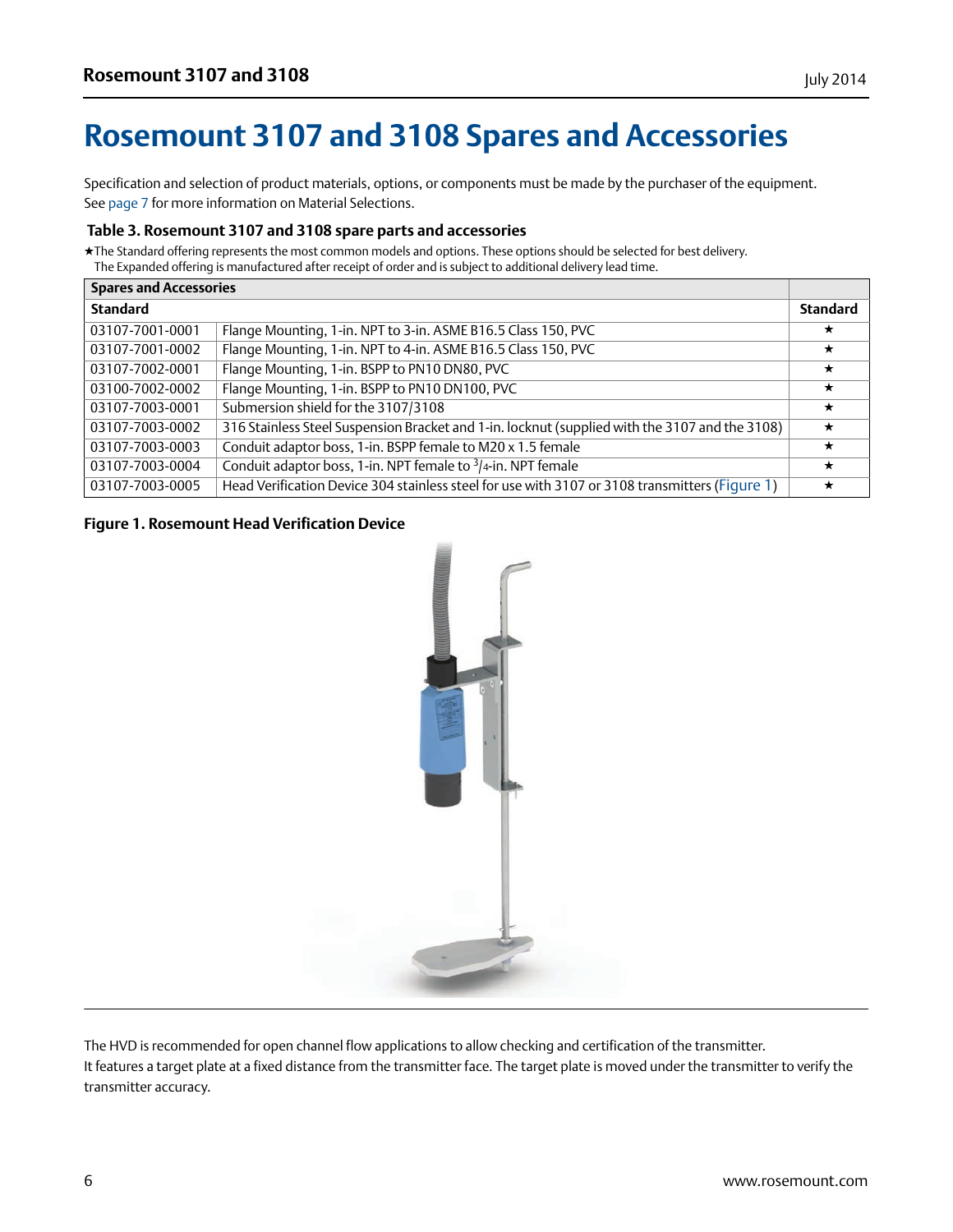## <span id="page-6-0"></span>**Specifications**

## **General**

#### **Product**

Rosemount 3107 and 3108 Ultrasonic Transmitters: Level, Content (Volume), and Open channel flow measurement

#### **Measurement principle**

Ultrasonic, time-of-flight

### **Measuring performance**

#### **Measurement range**

- 3107: 1 to 39 ft (0,3 to 12 m)
- 3108: 1 to 11 ft (0,3 to 3,3 m)

#### **Blanking distance (dead zone)**

 $12$  in.  $(0, 3, m)$ 

#### **Level resolution**

Better than 0.06 in. (1 mm)

#### **Level accuracy under reference conditions(1)**

- $\blacksquare$  ± 0.1 in. (2,5 mm) for measured distance < 3.3 ft. (1 m)
- $\blacksquare$   $\pm$  0.25% of distance for measured distance > 3.3 ft. (1 m)

#### **Ultrasonic pulse rate**

■ 1 per second (user configurable 0.5 to 2.0 seconds)

## **Configuration**

#### **Output Process Variable (PV)**

■ Level (Linear or Scaled), Content (Volume), or Open Channel Flow

#### **Configuration tools**

Field Communicator, Rosemount 3490 Series Universal Control Unit, or Rosemount AMS™ Suite

### <span id="page-6-1"></span>**Electrical**

#### **Cable**

 Factory fitted 2-core shielded cable for external power supply and communication

#### **Cable sheath**

 $PVC$ 

#### **Cable length**

 $\blacksquare$  10, 65, or 164 ft. (3, 20, or 50 m). All cables may be shortened or extended on site

#### **External power supply**

- 12 to 40 Vdc (non-hazardous area)
- 12 to 30 Vdc (hazardous area)

#### **Earthing**

Connect the cable screen to earth

#### **Communication (signal output)**

Analog 4–20 mA, HART

#### **Signal on alarm**

- Standard: Low =  $3.75$  mA. High =  $21.75$  mA
- Namur NE43: Low =  $3.6$  mA. High =  $22.5$  mA

#### **Saturation levels**

- Standard: Low =  $3.9$  mA. High= $20.8$  mA
- Namur NE43: Low =  $3.8$  mA. High =  $20.5$  mA

#### **Electrical parameters**

 $U$ i = 30 V, li = 120 mA, Pi = 0,82 W, Ci = 5 nF, Li = 27 mH

## **Physical specifications**

#### <span id="page-6-2"></span>**Materials selection**

 Emerson provides a variety of Rosemount product with various product options and configurations including materials of construction that can be expected to perform well in a wide range of applications. The Rosemount product information presented is intended as a guide for the purchaser to make an appropriate selection for the application. It is the purchaser's sole responsibility to make a careful analysis of all process parameters (such as all chemical components, temperature, pressure, flow rate, abrasives, contaminants, etc.), when specifying product, materials, options and components for the particular application. Emerson Process Management is not in a position to evaluate or guarantee the compatibility of the process fluid or other process parameters with the product, options, configuration or materials of construction selected.

### **Materials used in construction of Rosemount 3107 and 3108**

#### **Body and wet-side material**

■ UPVC (stabilized)

(1) Temperature: 68 °F (20 °C), Pressure: 1013 mbar (atmospheric pressure), Relative Humidity: 50%, calm and stable water surface.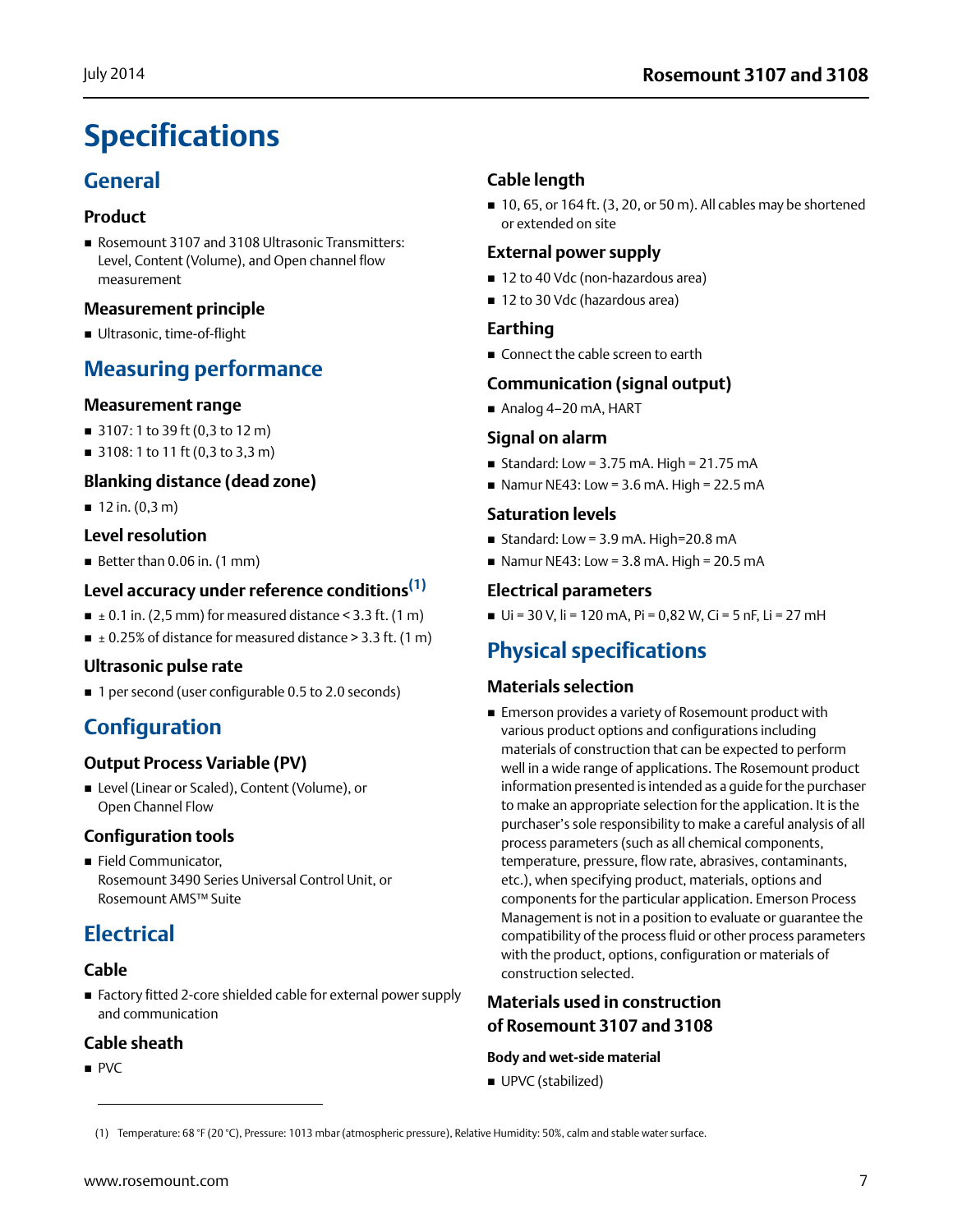#### **Lock nut**

Glass filled nylon

### **Mechanical**

#### **Mounting thread size**

- 1-in. NPT or 1-in. BSPP
- See "Rosemount 3107 and 3108 Spares and Accessories" on [page 6](#page-5-0) for optional mounting accessories

#### **Weight of transmitter**

 $\blacksquare$  3.1 lb with 10 ft. cable, 4.1 lb with 65 ft. cable, and 5.8 lb with 164 ft. cable

(1,4 kg with 3 m cable, 1,9 kg with 20 m cable, and 2,6 kg with 50 m cable)

### **Measuring**

#### **Temperature compensation**

- 3107: Automatic with integral temperature compensation
- 3108: Automatic with factory fitted remote temperature sensor for dynamic temperature compensation

### **Environment**

#### **Ambient temperature**

 $-40$  to 140 °F (-40 to 60 °C)

#### **Process temperature**

 $-40$  to 140 °F (-40 to 60 °C)

#### **Process pressure**

 $-4$  to 44 psi (-0,25 to 3,0 bar)

#### **Ingress protection**

■ IP68 to 33 ft. (10 m)

#### **Electromagnetic compatibility**

■ EN 61326-1:2006

#### **Certifications**

- $\blacksquare$  CE-mark, FM, CSA, EAC<sup>(1)</sup>, INMETRO, NEPSI, ATEX, or IECEx, dependent on order code
- $\blacksquare$  The Rosemount 3108 is MCERTS<sup>(2)</sup> certified

<sup>(1)</sup> Contact an Emerson Process Management representative for additional information.

<sup>(2)</sup> The Rosemount 3108 forms part of an MCERTS certified system when used with a Rosemount 3490 Series Control Unit.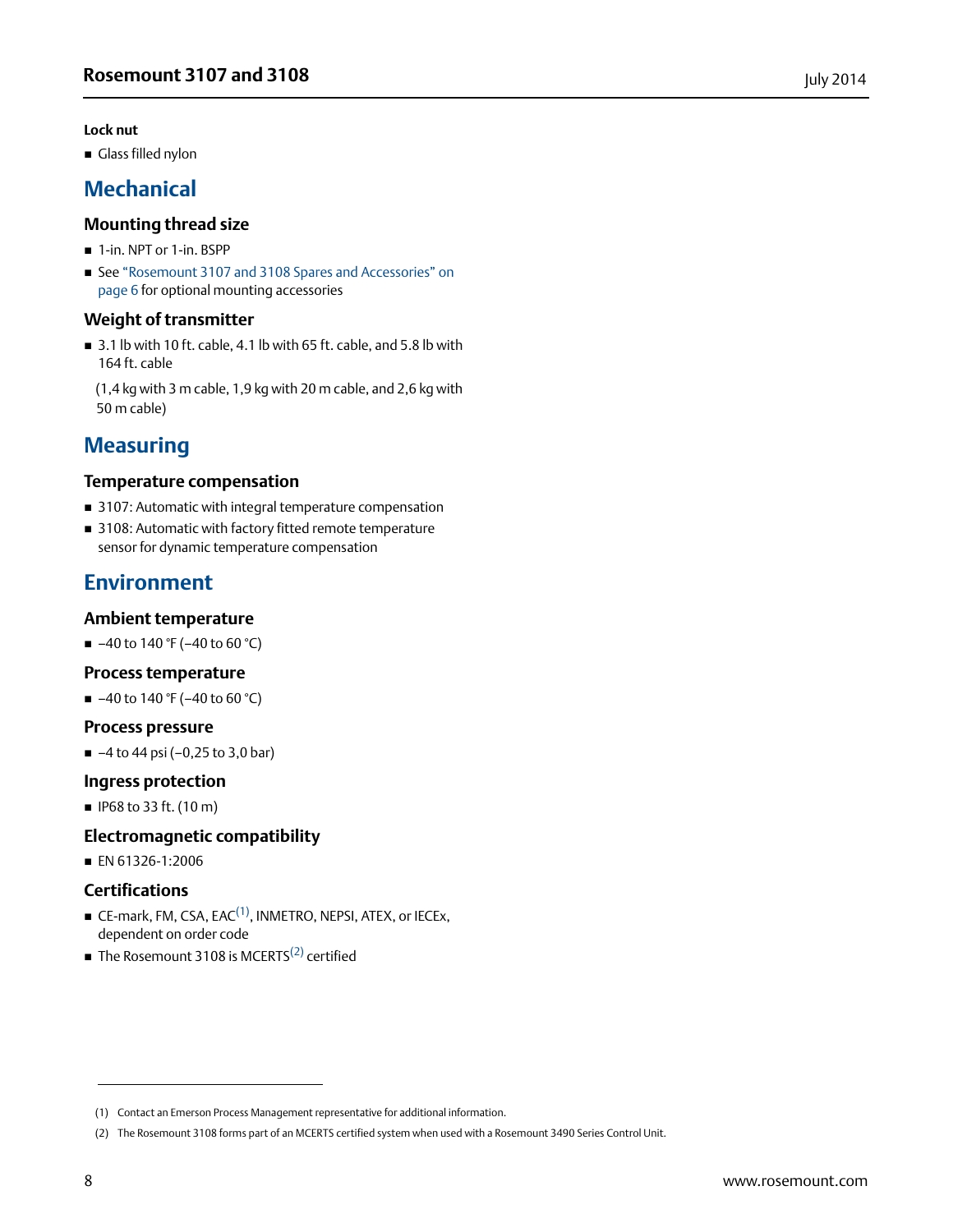## **Temperature and pressure ratings**

The process temperature and pressure rating depends on the design of the transmitter in combination with the flange materials.



**Process Temperature and Pressure Diagram for Rosemount 3107 and 3108**

### **Load limitations**

A Field Communicator requires a minimum load resistance of 250 Ohms within the loop in order to function properly. Communication with a Rosemount 3490 Series control unit does not require additional resistance.

The maximum load resistance can be determined from these diagrams:





#### **Rosemount 3107 and Rosemount 3108**

#### **Note**

R = Maximum Load Resistance

U = External Power Supply Voltage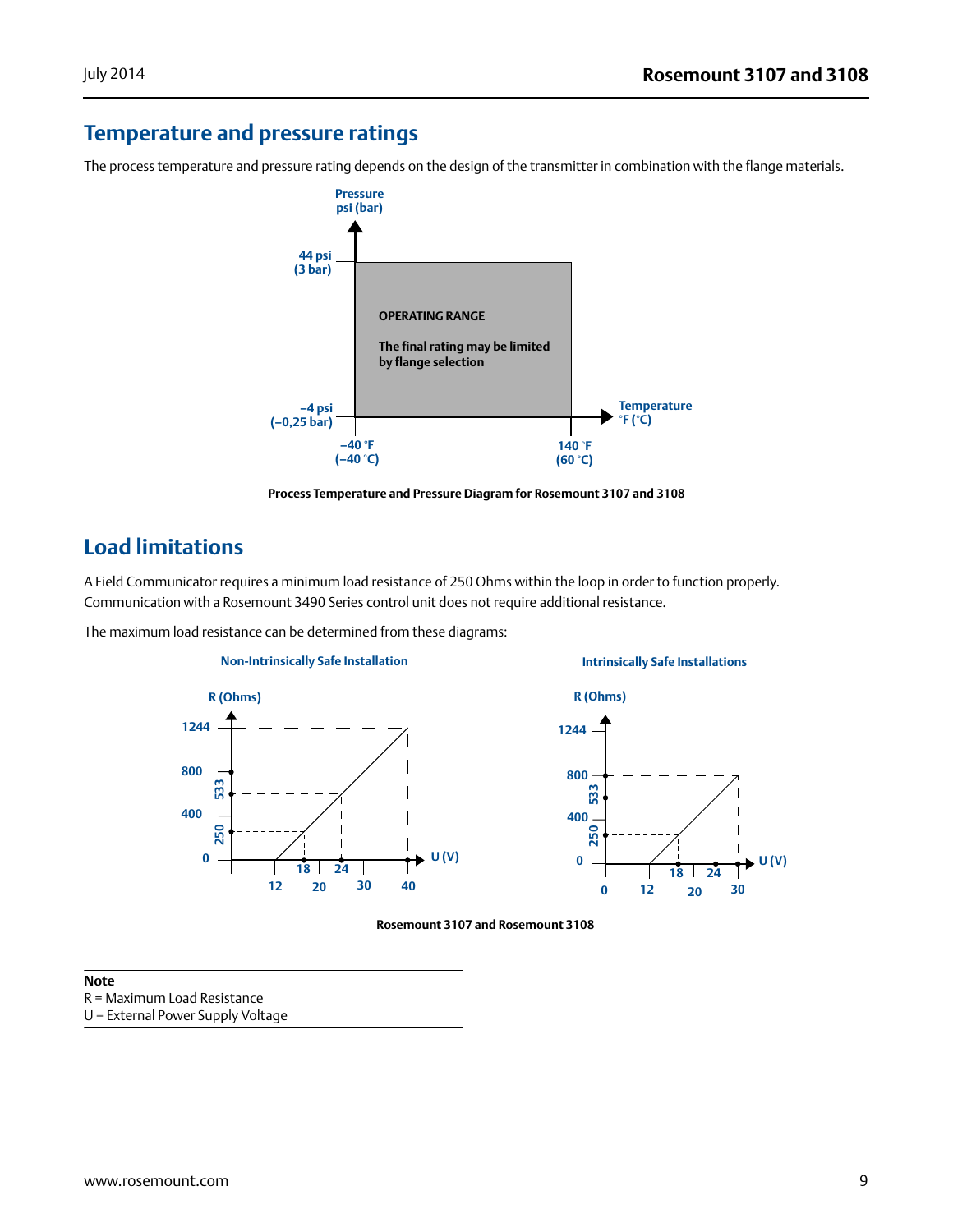## <span id="page-9-0"></span>**Product Certifications**

## **Approved manufacturing locations**

- Rosemount Inc.
	- Chanhassen, Minnesota, USA
- **Mobrey Limited**
- Slough, United Kingdom
- Emerson Process Management Asia Pacific Private Limited – Singapore

## **European directive information**

The EC declaration of conformity for all applicable European directives for this product can be found on the Rosemount website at www.rosemount.com. A hard copy may be obtained by contacting your local sales office.

#### **ATEX directive (94/9/EC)**

■ Emerson Process Management complies with the ATEX Directive

#### **Pressure Equipment Directive (PED) (97/23/EC)**

■ The 3107 and 3108 are outside the scope of PED Directive

#### **Electro Magnetic Compatibility (EMC) (2004/108/EC)**

■ EN 61326-1:2006

## **MCERTS certification (3108 only)**

Sira certificate number: MC080131

## **Hazardous locations certifications**

#### **European approvals**

#### **ATEX intrinsically safe approval**

**I1** Certificate Number: SIRA 09ATEX2299X Intrinsically Safe for II 1 G, Ex ia IIC Ga T6 (T<sub>amb</sub> –40 to 55 °C), T4 (T<sub>amb</sub> –40 to 60 °C) Ui = 30 V, li = 120 mA, Pi = 0,82 W, Ci = 5 nF, Li = 27  $\mu$ H IP66, IP68

#### **American and Canadian approvals**

#### **Factory Mutual (FM) intrinsically safe approval**

**I5** Intrinsically Safe for Class 1, Division 1, Groups A, B, C, D Zone Marking: Class I, Zone 0, AEx ia llC Temperature Code T6 ( $T_a$  = 55 °C) Temperature Code T4 ( $T_a$  = 60 °C) Intrinsically Safe when installed in accordance with Rosemount drawing 71097/1300 IP66, IP68

#### **Canadian Standards Association (CSA) intrinsically safe approval**

**I6** Certificate Number: 02 CSA 1352094 X Ex ia IIC Intrinsically Safe when installed with certified barriers meeting transmitter entity parameters: Ui = 30 V, li = 120 mA, Pi = 0,82 W, Ci = 5 nF, Li = 27  $\mu$ H Temperature Codes: T4 at Ta =  $-40$  to 60 °C or T6 at Ta =  $-40$  to 55 °C

#### **Rest of the world approvals**

#### **INMETRO Intrinsic safety approval**

**I2** Certificate: NCC 12.1229 X Intrinsic safety: Ex ia IIC T6 Ga (-40°C ≤ Ta ≤ +55°C), Ex ia IIC T4 Ga (-40°C  $\leq$  Ta  $\leq$  +60°C)

#### **NEPSI intrinsically safe approval**

**I3** 3107 certificate: GYJ111055X Intrinsic safety: Ex ia IIC T4/T6 Ta (see table in the certificate)

> 3108 certificate: GYJ111056X Intrinsic safety: Ex ia IIC T4/T6 Ta (see table in the certificate)

#### **IECEx intrinsically safe approval**

**I7** Certificate Number: IECEx SIR 09.0124X Ex ia IIC Ga T6 (T<sub>a</sub> = –40 to 55 °C), T4 (T<sub>a</sub> = –40 to 60 °C) Ui = 30 V, li = 120 mA, Pi = 0,82 W, Ci = 5 nF, Li = 27 µH IP66, IP68

#### **Technical Regulation Customs Union (EAC) intrinsically safe approval**

**IM** Contact an Emerson Process Management representative for additional information.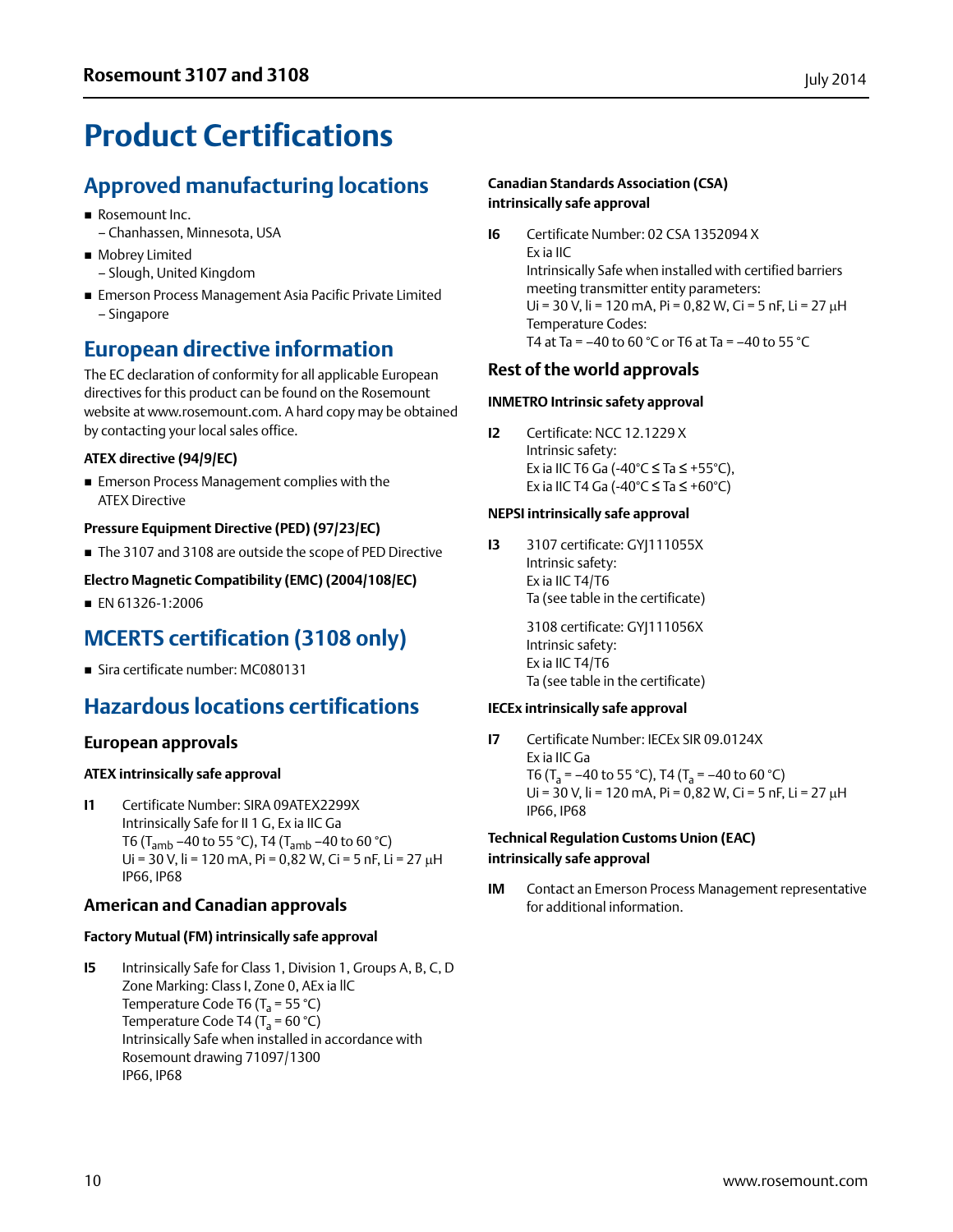## <span id="page-10-0"></span>**Dimensional Drawings**

#### **3107 threaded mounting**

**Note: Dimensions are in inches (mm),**



#### **3108 threaded mounting**

**Note: Dimensions are in inches (mm),**

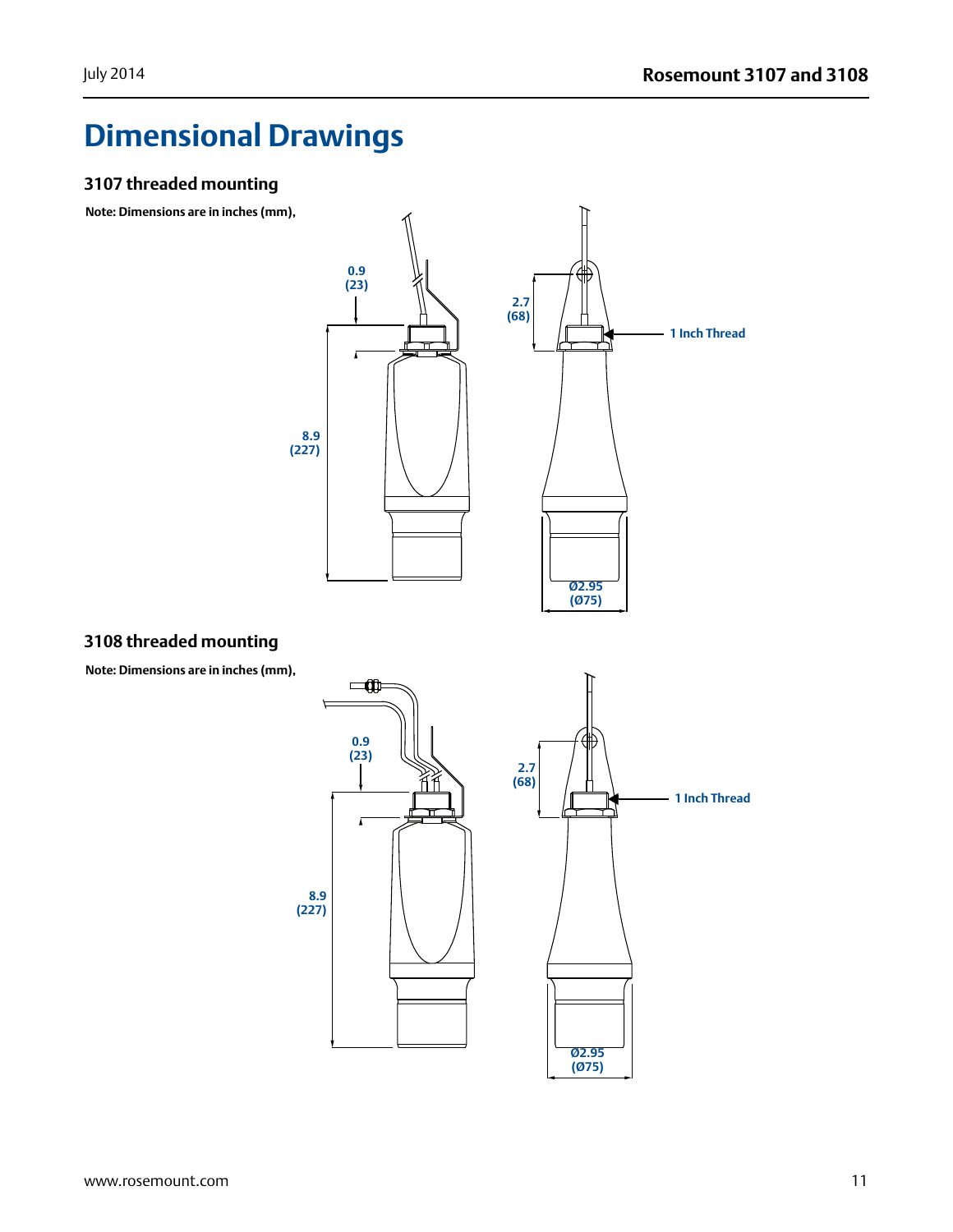### **1-inch NPT/BSPP Bracket Kits**

**Note: Dimensions are in inches (mm).**